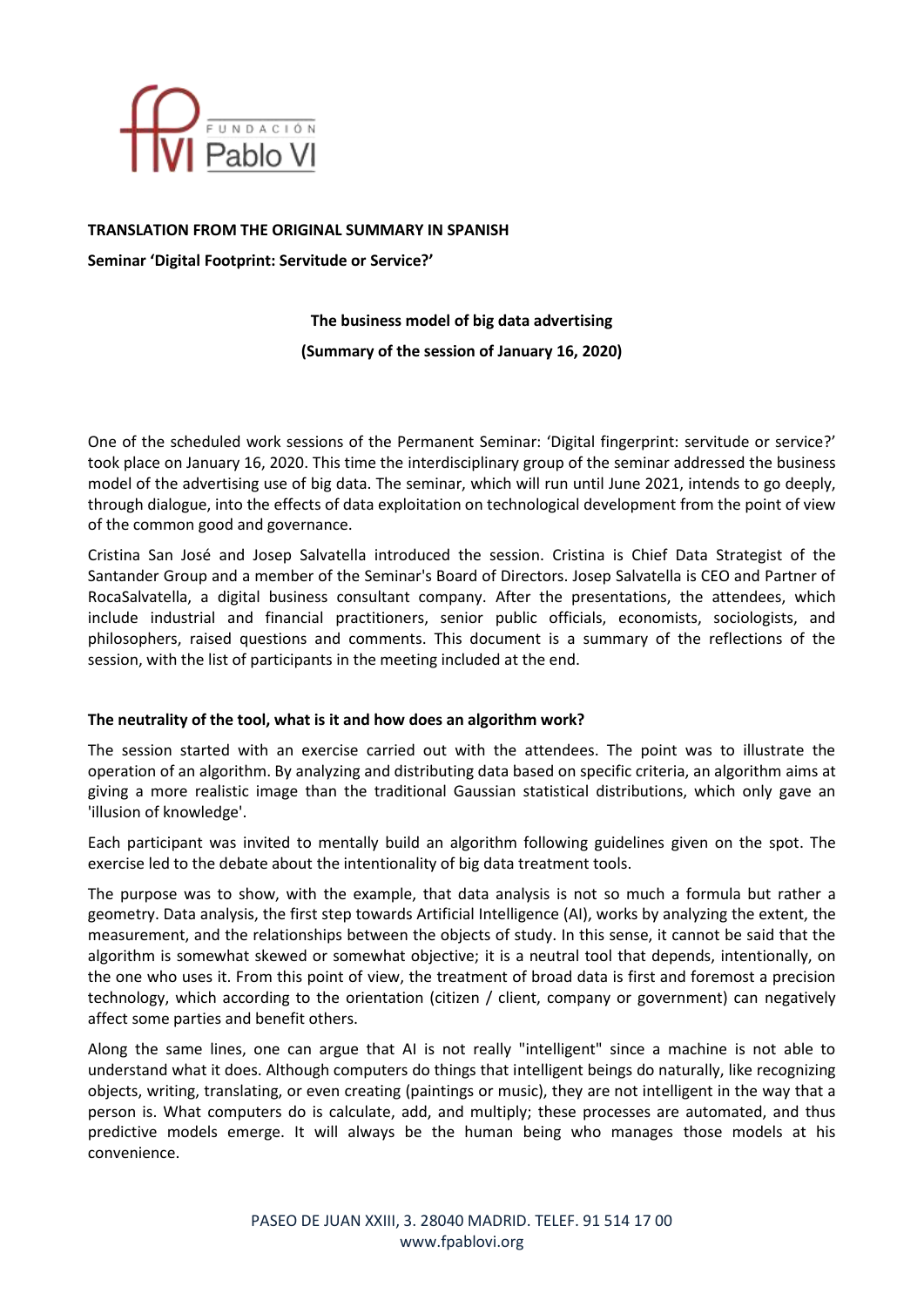

However, several participants questioned the neutral nature of big data tools: for an algorithm to operate, there must be some hypotheses that previously defined which data will be relevant to make the prediction. An algorithm is an instrument, but it is never isolated; it has a structure built with an end. There are many examples of algorithms that, in their definition, imply possible manipulations. The instrument intends to analyze "the truth", but the resulting image, always based on black and white alternatives, while very useful at predicting situations that can be reduced to a 'yes' or 'no', does not work instead when it comes to analyzing other realities that are 'variations of gray'. Besides, one should consider the fact that many instruments depend mainly on the quasi-monopoly power of some large companies in the United States and China, which dominate the development of algorithms for their own use as well as for third parties. The latter support the idea that the creation of products always comes with a previous use load. The debate about the neutrality of the tool will appear again in other issues related to the use of big data.

## **Legislation and Education**

The data revolution is beginning. It is a phenomenon not yet fully understood, but it grows towards massive dimensions; it is not static and grows exponentially. The interactions between data, people, machines, and AI have just begun. Hence, the key is to understand the harmful aspects of these combinations and how it is possible to correct them.

This phenomenon raises the problem of the use of personal data of the citizen by third parties. There are two possible ways to channel conflicts of interest: on the one hand, **legislation**, as a regulator of big data tools; on the other hand, but not in contrast, **education**. The latter appeals to the ignorance of citizens regarding the generation of data and the real and potential use that a third party can make with that information.

Regarding legislation, it seems clear that regulation needs to adapt to the change in AI and big data to avoid becoming obsolete even before it enters into force. Besides, the legislation must have an international character, as the tools in question have an area that exceeds the national one. Companies such as Google or Facebook operate internationally. Thus, the consequences of the activity of all parties have international repercussions that must be legislated at the same level.

How to regulate? There must be new formulas for the latest tools; law should seek international consensus, define the intervention of each of the parties, and determine who will be the entity in charge of supervising. There should be an international consensus, so those who use the data know if their activity goes against the law. This implies that legislation should attempt to cover the legal gaps that exist in the world regarding data management.

But when regulating, authorities should try to promote the generation of ideas regarding the good use of data instead of restricting the progress of big data tools.

Regulation should help innovation to operate effectively, while defending our individual and collective wellbeing. Restrictive policies in Europe may have limited the capabilities of European companies that are currently not at the level of other countries, such as the United States or China. Europe does not have any players of relevant scale and does not own specific data assets; this is probably due in part to regulatory voracity. The problem exacerbates when, while restricting, the door remains open to strong competitors by leaving a free scenario for companies from other countries.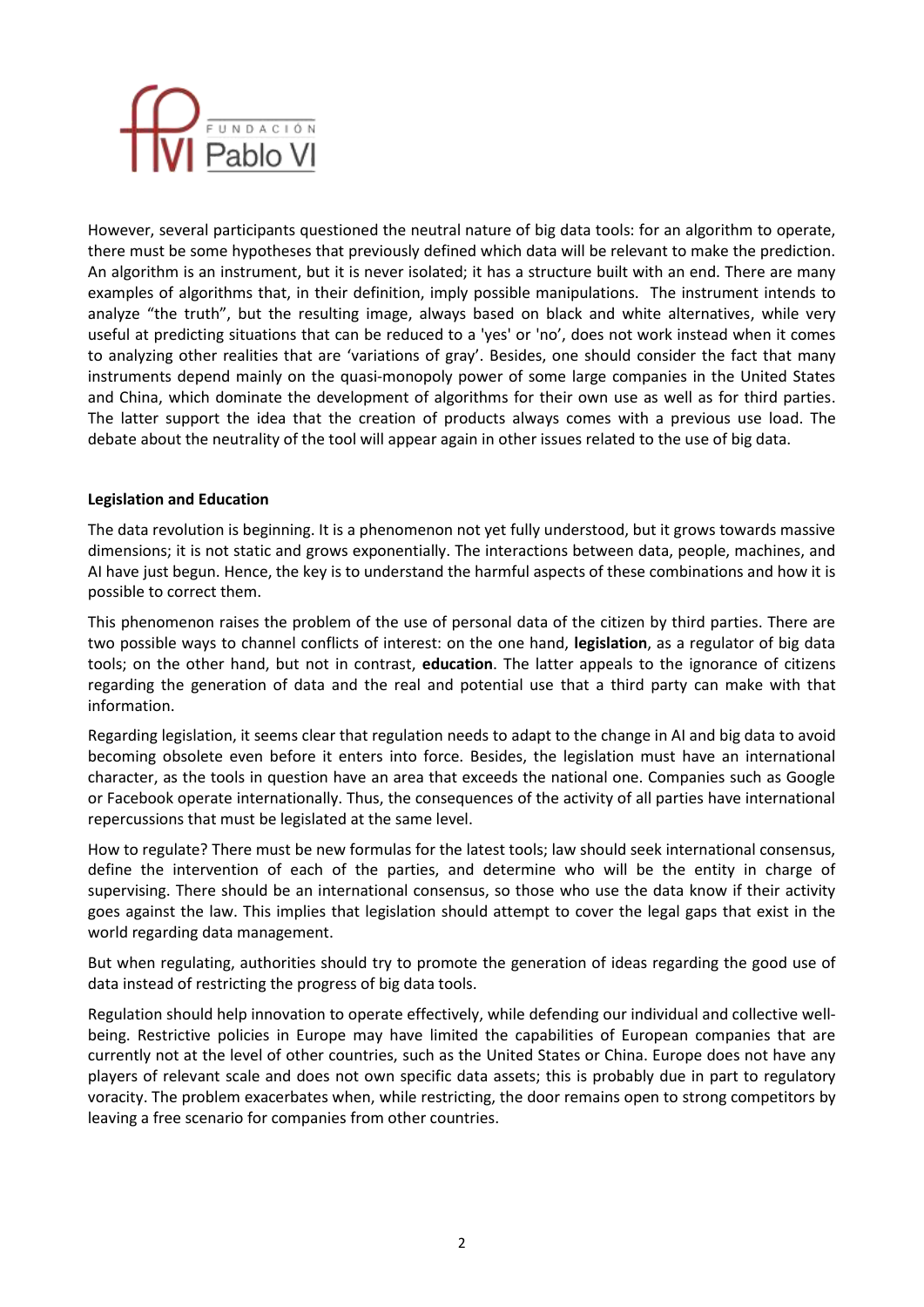

Regulation should promote beneficial uses, rather than prohibiting; only that can help the successful development of big data. It would be appropriate to look at principles rather than rules in order to give space for substantive compliance, and not to merely formal compliance. And whatever the effect of regulation on the advancement of technologies, it is essential at the same time to have **education** as a more neutral path, to reach the limits where the law cannot reach. The true democratization of data can only be achieved if the knowledge of citizens, of those who generate the data, develops on a large scale.

AI and big data **education** arise issues like citizens' awareness regarding the generation and use of personal data. Internet users accept privacy policies online without real knowledge of the potential use of their data.

Thus, large companies make decisions using information that citizens provide without full awareness and draw conclusions from data crossings, far beyond the consent given by the user. Education appears like the only way to move forward in the debate about whether it is ethical or not to use citizens' data when they are unaware of the potential use of their information.

This would help citizens to retain ownership of their data, and their digital footprint and to become able to critically receive invitations from the online market. This is the process that some call "user empowerment."

## **Abundance and freedom; servitude or service?**

Data is accelerating business development. Thanks to digital marketing tools, companies study customer interactions and try to offer a service that responds to that activity. Users' behaviors are recognized and then platforms present products that meet their tastes and needs. The more a customer is known, the more the company's business interactions with him are specified. Thus big data represents a breakthrough in marketing that is unprecedented, as it means adjusting advertising to the specific customer. Based on the knowledge generated by the data, companies intend to make a new "value layer." The reasonable doubt is whether this is value only for the company, or also for the consumer.

We are in the scenario of abundance, in which the customer is increasingly known, thanks to the analysis of a huge amount of data, and he is offered what is believed to interest him, which often translates into a wide range of possibilities. But what implication does that have on the freedom of users if the information received by the client is aimed at exacerbating their emotions, since it is intended to drive him or her to buy and that this purchase is made unconsciously? The client is often unable to manage the abundance that is offered; in this sense, digital marketing tools may be restricting the freedom of citizens.

As will be seen in another session later, the media offer an example of this threat to freedom of information insofar as the use of digital techniques is accompanied by a growing concentration of media control in few hands. One cannot forget, on the other hand, the significant fractures and the tremendous disparities that remain or are increasing in the world, due to processes that no algorithm has hitherto been able to solve. These dimensions are essential topics on which the Seminar will return in the coming months.

The issue of advertising, in any case, inevitably leads to the awareness of the population. Citizens are unaware of the trail they leave, which is used to influence their will. Users browse the web, and without perceiving, they create content that will later have an impact on their own online decision making. It is clear that there is a game in which the two parties, client and company, do not start from the same line, hence the need for awareness.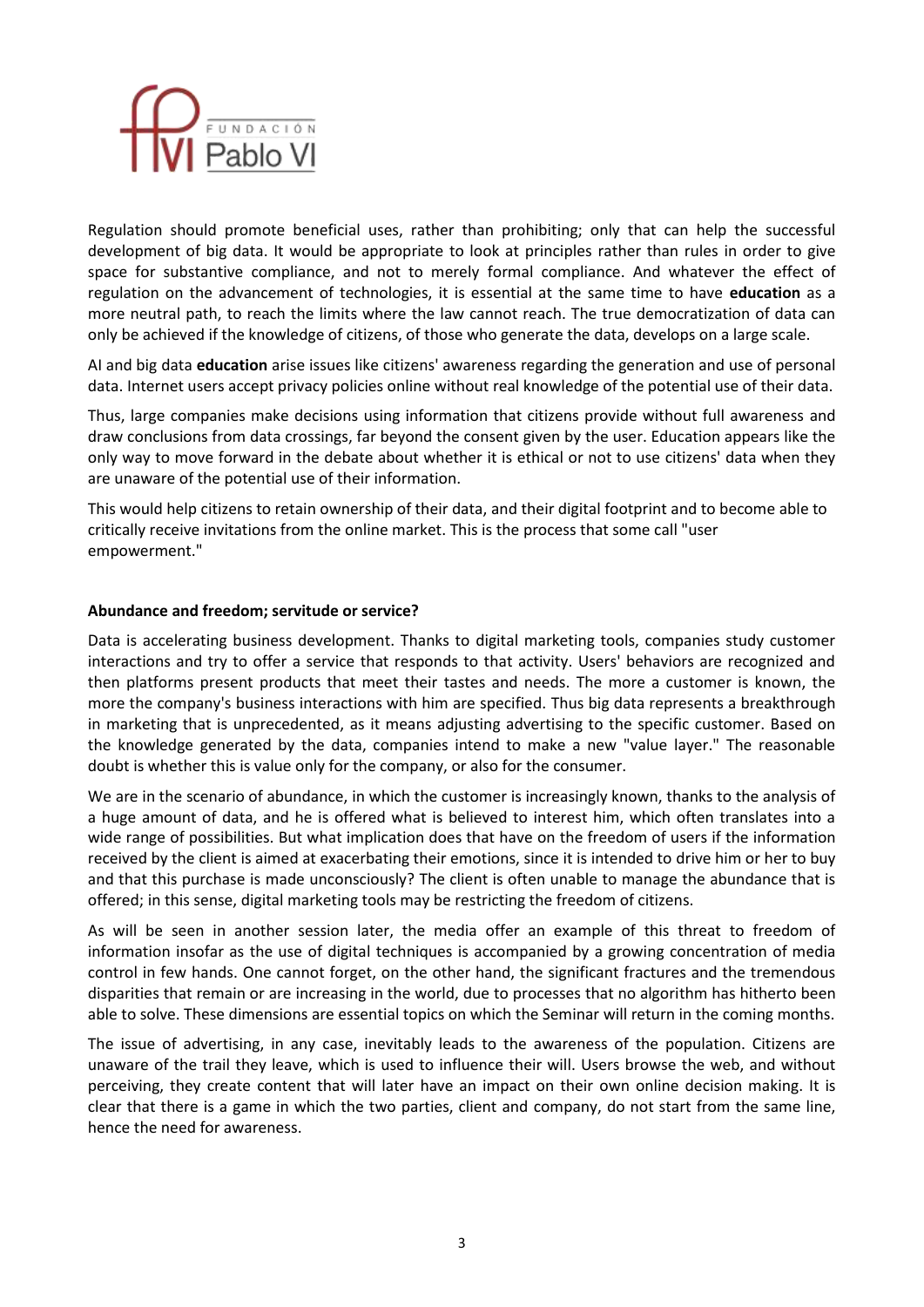

But there appears the responsibility of the user, who cannot ask to be protected from himself. Thus, the new economy of abundance can be seen as a limit or as an enhancement of people's ability to choose. The latter appeals to the title of this permanent seminar: 'Digital Footprint: Servitude or Service?' In order to know if the use of big data for advertising extends or limits the freedom of citizens, it is essential to generalize the debate, and that people rediscover if they have forgotten, the art of discerning.

## **Attendees:**

- 1. **Alfonso Carcasona**, CEO, AC Camerfirma
- 2. **Alfredo Marcos Martínez**, Professor of Philosophy of Science, Universidad de Valladolid
- 3. **Alfredo Pastor Bodmer**, Economist, Emeritus Professor, IESE
- 4. **Almudena Rodríguez Beloso**, Director of Institutional and Corporate Relations, VALORA
- 5. **Ángel Gómez de Agreda**, Colonel Chief, Geopolitical Analysis Area, DICOES/ SEGENPOL
- 6. **Ángel González Ferrer**, Executive Director, Digital Pontificial Council for Culture.
- 7. **Carolina Villegas**, Researcher, Iberdrola Financial and Business Ethics Chair, Universidad Pontificia de Comillas
- 8. **Cristina San José**, Chief Data Strategist, Banco Santander
- 9. **David Roch Dupré**, Researcher, Instituto de Investigación Tecnológica
- 10. **Domingo Sugranyes**, Director, Digital Fingerprint Seminar.
- 11. **Esther de la Torre**, Responsible Digital Banking Manager, BBVA
- 12. **Francisco Javier López Martín**, Former Secretary-General, CCOO Madrid
- 13. **Gloria Sánchez Soriano**, Transformation Director, Legal Department, Banco Santander
- 14. **Guillermo Monroy Pérez**, Professor, Instituto de Estudios Bursátiles
- 15. **Idoia Salazar**, AI ethics expert, Universidad CEU San Pablo
- 16. **Idoya Zorroza**, Professor, Faculty of Philosophy, Universidad Pontificia de Salamanca
- 17. **Ignacio Quintanilla Navarro**, Philosopher, Educator, Universidad Complutense de Madrid
- 18. **Jesús Avezuela**, General Director of the Pablo VI Foundation
- 19. **Jesús Sánchez Camacho**, Professor, Faculty of Theology, Universidad Pontificia Comillas
- 20. **José Luis Calvo**, Director of AI, SNGULAR
- 21. **José Luis Fernández,** Director, Iberdrola Financial and Business Ethics Chair, ICADE
- 22. **José María Viñals**, Partner, Squire Patton Boggs
- 23. **José Ramón Amor,** Coordinator, Bioethics Observatory, Pablo VI Foundation